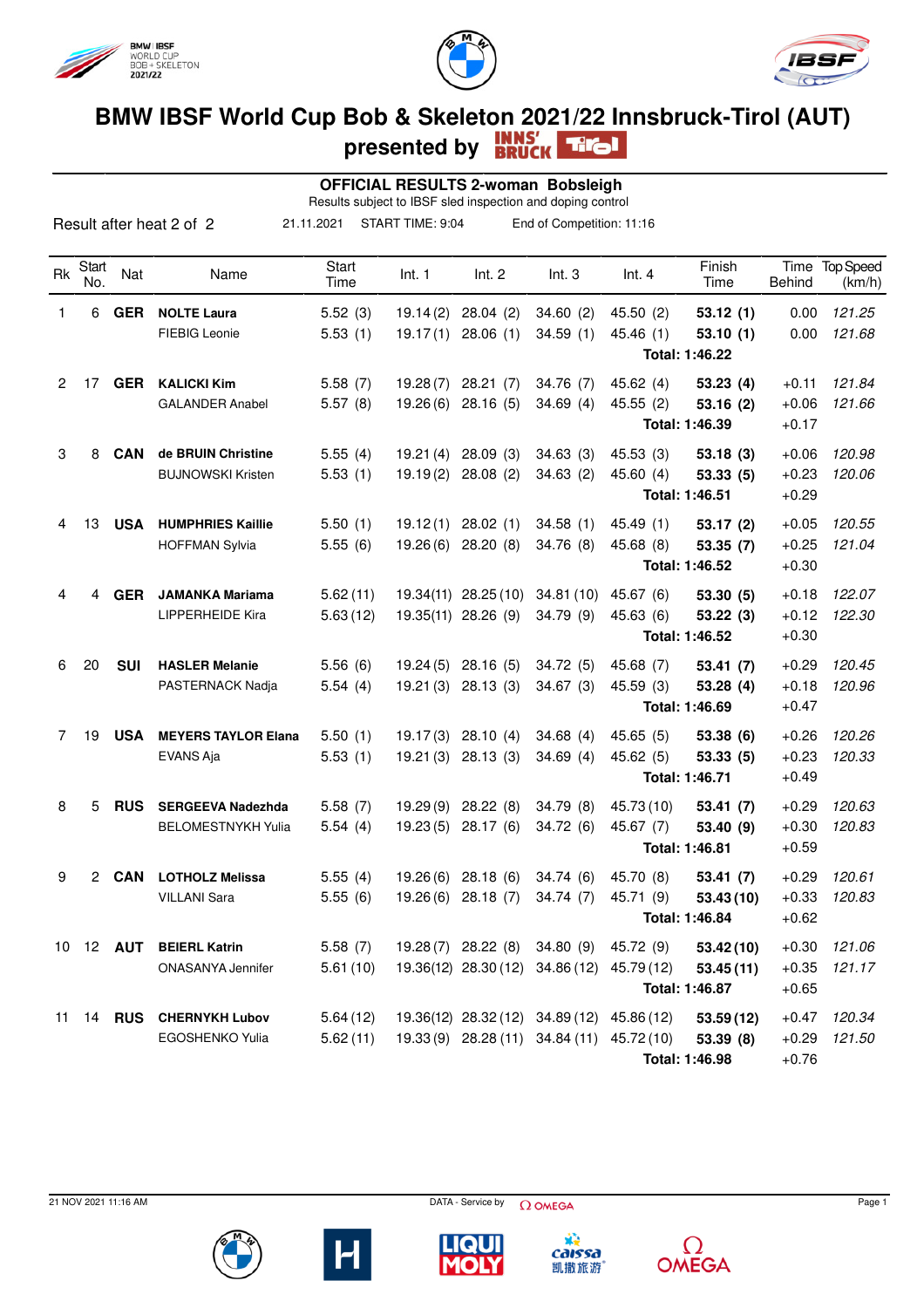





## **BMW IBSF World Cup Bob & Skeleton 2021/22 Innsbruck-Tirol (AUT) presented by**

|                 |              |            |                                                   |               | <b>OFFICIAL RESULTS 2-woman Bobsleigh</b><br>Results subject to IBSF sled inspection and doping control |                      |                                            |                                                       |                     |                       |                            |
|-----------------|--------------|------------|---------------------------------------------------|---------------|---------------------------------------------------------------------------------------------------------|----------------------|--------------------------------------------|-------------------------------------------------------|---------------------|-----------------------|----------------------------|
|                 |              |            | Result after heat 2 of 2                          | 21.11.2021    | START TIME: 9:04                                                                                        |                      | End of Competition: 11:16                  |                                                       |                     |                       |                            |
| Rk              | Start<br>No. | Nat        | Name                                              | Start<br>Time | Int. 1                                                                                                  | Int. 2               | Int.3                                      | Int.4                                                 | Finish<br>Time      | Time<br><b>Behind</b> | <b>Top Speed</b><br>(km/h) |
| 12 <sup>2</sup> | 22           | <b>CAN</b> | <b>APPIAH Cynthia</b>                             | 5.58(7)       |                                                                                                         | 19.32(10) 28.26 (11) |                                            | 34.84 (11) 45.83 (11)                                 | 53.58(11)           | $+0.46$               | 120.40                     |
|                 |              |            | <b>RICHARDSON WILSON Dawn</b>                     | 5.58(9)       |                                                                                                         | 19.33 (9) 28.26 (9)  | 34.81(10)                                  | 45.76 (11)                                            | 53.47(12)           | $+0.37$               | 120.51                     |
|                 |              |            |                                                   |               |                                                                                                         |                      |                                            |                                                       | Total: 1:47.05      | $+0.83$               |                            |
| 13              | 18           | <b>FRA</b> | <b>BOCH Margot</b>                                | 5.68(17)      |                                                                                                         | 19.44(15) 28.39(15)  | 34.96(14)                                  | 45.90 (13)                                            | 53.60(13)           | $+0.48$               | 121.14                     |
|                 |              |            | <b>CLAIR Sandie</b>                               | 5.72(20)      |                                                                                                         | 19.53(19) 28.50(19)  | 35.06(18)                                  | 45.98 (18)                                            | 53.67(16)           | $+0.57$               | 120.88                     |
|                 |              |            |                                                   |               |                                                                                                         |                      |                                            |                                                       | Total: 1:47.27      | $+1.05$               |                            |
| 13              | 7            | <b>CHN</b> | <b>YING Qing</b>                                  | 5.65(13)      |                                                                                                         | 19.40(13) 28.33 (13) | 34.93(13)                                  | 45.96 (15)                                            | 53.75(19)           | $+0.63$               | 119.56                     |
|                 |              |            | du Jiani                                          | 5.66(13)      |                                                                                                         | 19.41(13) 28.34(13)  | 34.92(13)                                  | 45.84 (13)                                            | 53.52(13)           | $+0.42$               | 121.01                     |
|                 |              |            |                                                   |               |                                                                                                         |                      |                                            |                                                       | Total: 1:47.27      | $+1.05$               |                            |
| 15              | 11           | <b>SUI</b> | <b>FONTANIVE Martina</b>                          | 5.69(19)      |                                                                                                         | 19.44(15) 28.39(15)  | 35.01(19)                                  | 46.00 (18)                                            | 53.71 (16)          | $+0.59$               | 120.36                     |
|                 |              |            | <b>STREBEL Irina</b>                              | 5.68(16)      |                                                                                                         | 19.44(14) 28.40(14)  | 34.98(14)                                  | 45.91 (14)                                            | 53.60 (14)          | $+0.50$               | 120.83                     |
|                 |              |            |                                                   |               |                                                                                                         |                      |                                            |                                                       | Total: 1:47.31      | $+1.09$               |                            |
| 16              | 16           | <b>GBR</b> | <b>McNEILL Mica</b>                               | 5.67(16)      |                                                                                                         | 19.47(19) 28.43 (19) | 35.00(17)                                  | 45.95 (14)                                            | 53.67(14)           | $+0.55$               | 120.45                     |
|                 |              |            | <b>DOUGLAS Montell</b>                            | 5.68(16)      |                                                                                                         | 19.46(16) 28.43(16)  | 35.00(16)                                  | 45.94 (15)                                            | 53.67(16)           | $+0.57$               | 120.18                     |
|                 |              |            |                                                   |               |                                                                                                         |                      |                                            |                                                       | Total: 1:47.34      | $+1.12$               |                            |
| 17              | 9            | <b>ROU</b> | <b>GRECU Andreea</b>                              | 5.66(14)      |                                                                                                         | 19.46(18) 28.42(18)  | 35.00(17)                                  | 45.98 (16)                                            | 53.70 (15)          | $+0.58$               | 120.12                     |
|                 |              |            | <b>WICK Katharina</b>                             | 5.67(14)      |                                                                                                         | 19.49(17) 28.44 (17) | 35.01(17)                                  | 45.97 (17)                                            | 53.67(16)           | $+0.57$               | 120.63                     |
|                 |              |            |                                                   |               |                                                                                                         |                      |                                            |                                                       | Total: 1:47.37      | $+1.15$               |                            |
| 18              | 1            | <b>RUS</b> | <b>MAKAROVA Anastasiia</b>                        | 5.68(17)      |                                                                                                         | 19.44(15) 28.39(15)  | 34.99(16)                                  | 45.98 (16)                                            | 53.73 (18)          | $+0.61$               | 120.72                     |
|                 |              |            | <b>MAMEDOVA Elena</b>                             | 5.67(14)      |                                                                                                         | 19.44(14) 28.40(14)  | 34.98(14)                                  | 45.94 (15)                                            | 53.66 (15)          | $+0.56$               | 120.61                     |
|                 |              |            |                                                   |               |                                                                                                         |                      |                                            |                                                       | Total: 1:47.39      | $+1.17$               |                            |
| 19              | 23           | <b>AUS</b> | <b>WERNER Ashleigh</b>                            | 5.69(19)      |                                                                                                         | 19.49(20) 28.44 (20) | 35.03(20)                                  | 46.00(18)                                             | 53.71 (16)          | $+0.59$               | 120.50                     |
|                 |              |            | <b>REDDINGIUS Kiara</b>                           | 5.71(19)      |                                                                                                         | 19.55(20) 28.51 (20) | 35.09(20)                                  | 46.06 (19)                                            | 53.76 (19)          | $+0.66$               | 120.15                     |
|                 |              |            |                                                   |               |                                                                                                         |                      |                                            |                                                       | Total: 1:47.47      | $+1.25$               |                            |
|                 |              |            | 20 15 CHN HUAI Mingming                           | 5.66(14)      |                                                                                                         |                      | 19.41(14) 28.36(14) 34.96(14) 46.03(20)    |                                                       | 53.80 (20)          | $+0.68$               | 119.17                     |
|                 |              |            | <b>WANG Xuan</b>                                  | 5.70(18)      |                                                                                                         |                      | 19.52(18) 28.48 (18) 35.08 (19) 46.11 (20) |                                                       | 53.86 (20)          | $+0.76$               | 119.87                     |
|                 |              |            |                                                   |               |                                                                                                         |                      |                                            |                                                       | Total: 1:47.66      | $+1.44$               |                            |
|                 |              |            | 21 10 BEL VANNIEUWENHUYSE An                      |               |                                                                                                         |                      |                                            | $5.74(22)$ 19.51(21) 28.48(21) 35.08(21) 46.12(21)    | 53.85(21)           | $+0.73$               | 120.26                     |
|                 |              |            | <b>AERTS Sara</b>                                 |               |                                                                                                         |                      |                                            |                                                       |                     |                       |                            |
|                 |              |            |                                                   |               |                                                                                                         |                      |                                            |                                                       | <b>Total: 53.85</b> |                       |                            |
| 22              | 3            | ITA        | <b>ANDREUTTI Giada</b>                            | 5.86(23)      |                                                                                                         |                      |                                            | 19.76(23) 28.72 (23) 35.33 (23) 46.32 (23)            | 54.06 (22)          |                       | $+0.94$ 120.63             |
|                 |              |            | VICENZINO Tania                                   |               |                                                                                                         |                      |                                            |                                                       |                     |                       |                            |
|                 |              |            |                                                   |               |                                                                                                         |                      |                                            |                                                       | <b>Total: 54.06</b> |                       |                            |
|                 |              |            | 22 21 AUS WALKER Breeana<br><b>BLIZZARD Sarah</b> |               |                                                                                                         |                      |                                            | 5.70 (21) 19.52 (22) 28.53 (22) 35.16 (22) 46.26 (22) | 54.06 (22)          |                       | $+0.94$ 119.09             |

**Total: 54.06**





 $21$  NOV 2021 11:16 AM Page 2